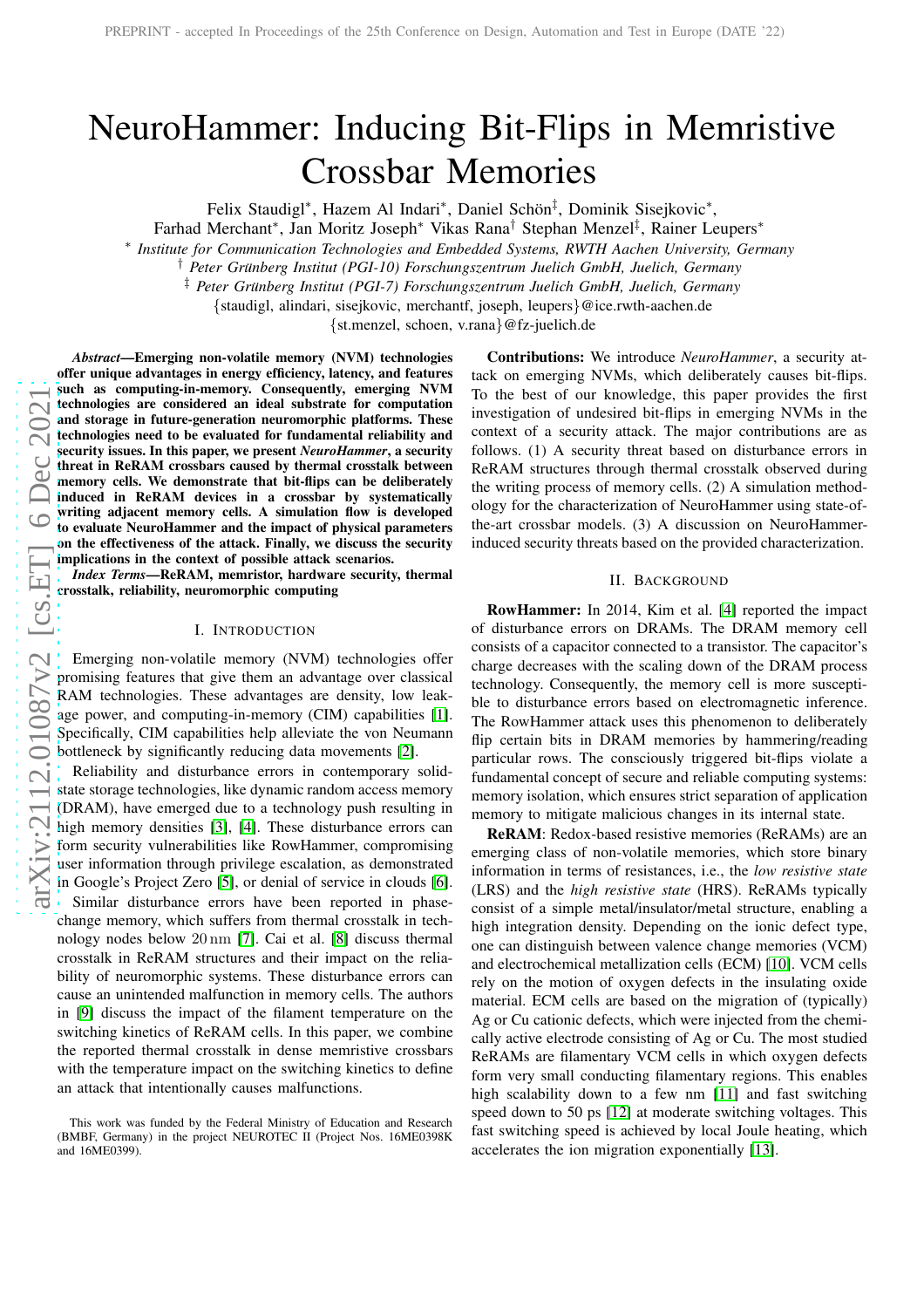<span id="page-1-0"></span>

Fig. 1: Working principle of NeuroHammer.

# III. MECHANICS OF NEUROHAMMER

<span id="page-1-1"></span>Von Witzleben et al. [\[9\]](#page-3-8) investigated the impact of the temperature on the switching kinetics of redox-based ReRAM cells, concluding that the switching time depends significantly on the temperature of the filament. The proposed attack uses this phenomenon to deliberately induce bit-flips in ReRAM crossbar memories. In the following, we define a *pulse* as a rectangular electrical pulse with a fixed amplitude of  $V_{\text{SET}} = 1.05$ V and a given pulse length. The pulse length is defined by the duration in which the signal is active. The attack is divided into four distinct phases, as illustrated in Fig. [1:](#page-1-0)

*1) Hammering:* The NeuroHammer attack hammers a single memory cell to trigger a bit-flip. In Fig. [1,](#page-1-0) the red (blue) cell symbolizes the attacked (target) cell. The red cell should be initially switched to LRS to maximize the resulting current flowing through the cell. The  $V/2$  scheme is used to apply constant stress to the blue cell, which equals  $V_{\text{SET}}/2$  of the voltage pulse applied to the red cell.

*2) Temperature increase:* The recurring voltage pulses applied on the red cell result in a current through the device, and hence, a temporary temperature increase of the filament. As a result, the temperature of the blue cell increases due to thermal coupling. In addition, the  $V/2$  scheme applies a respective voltage pulse  $(V_{\text{SET}}/2)$  to the blue cell, which simultaneously leads to a temperature increase in the filament.

*3) Switching kinetics:* The increased temperature of the blue cell changes the switching kinetics of the ReRAM device. Consequently, the ReRAM device is more susceptible to pulses, which have either a larger amplitude or a longer pulse length.

*4) Bit-flip:* At this point, the blue cell gradually switches its internal state based on the changed switching kinetics and the constantly applied  $V/2$  voltage pulses. These pulses would typically not be sufficient to switch the state of the blue cell. However, considering the thermal coupling effects of dense crossbar structures, the target cell is susceptible to pulses with even lower amplitudes. Eventually, the blue cell switches its internal state and a bit-flip occurs.

## IV. SIMULATION METHODOLOGY

To verify the attack presented in Chapter [III,](#page-1-1) a simulation framework was developed based on the simulator COMSOL

Multiphysics [\[14\]](#page-3-13) and the circuit simulator Cadence Virtuoso [\[15\]](#page-3-14). Initially, the crossbar simulation aims to simulate the thermal crosstalk, based on which we extract thermal crosstalk coefficients, which are called *alpha values*. These values serve as input for the circuit simulation to enable the framework to simulate thermal coupling in dense ReRAM crossbar structure.

#### <span id="page-1-6"></span>*A. Crossbar Simulation*

Fig. [2b](#page-2-0) illustrates the basic structure of the simulation model, which consists of a memristive crossbar array of electrodes on a Si/SiO<sub>2</sub> substrate. To calculate the temperature of the adjacent cells which surround the target cell, the static heat transfer equation and the current continuity equation are solved for the temperature T and the potential  $\phi$ , shown in Equation [1](#page-1-2) and [2.](#page-1-3)

<span id="page-1-2"></span>
$$
-\nabla \cdot (\kappa \nabla T) = \mathbf{j} \cdot \mathbf{E}
$$
 (1)

<span id="page-1-3"></span>
$$
\nabla \cdot \mathbf{j} = -\nabla \cdot (\sigma \nabla \phi) = 0 \tag{2}
$$

Here,  $\kappa$  denotes the thermal conductivity,  $\sigma$  the electric conductivity, j the local current density, and E the electric field. The electric conductivity and thus also the thermal conductivity (see Wiedemann–Franz law) of the filament is adjusted so that a certain current flows through the device. All other surfaces are thermally and electrically insulated.

To determine the alpha values of a geometry with specific materials for a temperature prediction of the adjacent cells, a variation of the dissipated power in the selected cell is required. Through a voltage sweep of  $V_{\text{SET}}$ , a temperature matrix which contains the temperature of each cell can be extracted from every simulation (see Fig. [2a\)](#page-2-1). The thermal resistance  $R_{th}$  of the selected cell can then be determined as a fit parameter of a linear regression of the respective temperature  $T(P_{LRS})$  and dissipated power  $P_{\text{LRS}} = V_{\text{SET}} \cdot I$  (Equation [3\)](#page-1-4). With further linear regression for every neighboring cell, the alpha values can be determined (Equation [4\)](#page-1-5).

<span id="page-1-4"></span>
$$
T(P_{\text{LRS}}) = T_0 + R_{\text{th}} \cdot P_{\text{LRS}} \tag{3}
$$

<span id="page-1-5"></span>
$$
T_{ij}(P_{LRS}) = T_0 + R_{th} \cdot P_{LRS} \cdot \alpha_{ij}
$$
 (4)

Here,  $T_{ij}(P_{LRS})$  denotes the temperature of the cell  $i, j$  depending on the dissipated power  $P_{LRS}$  and  $\alpha_{ij}$ , the alpha value of the cell  $i, j$ .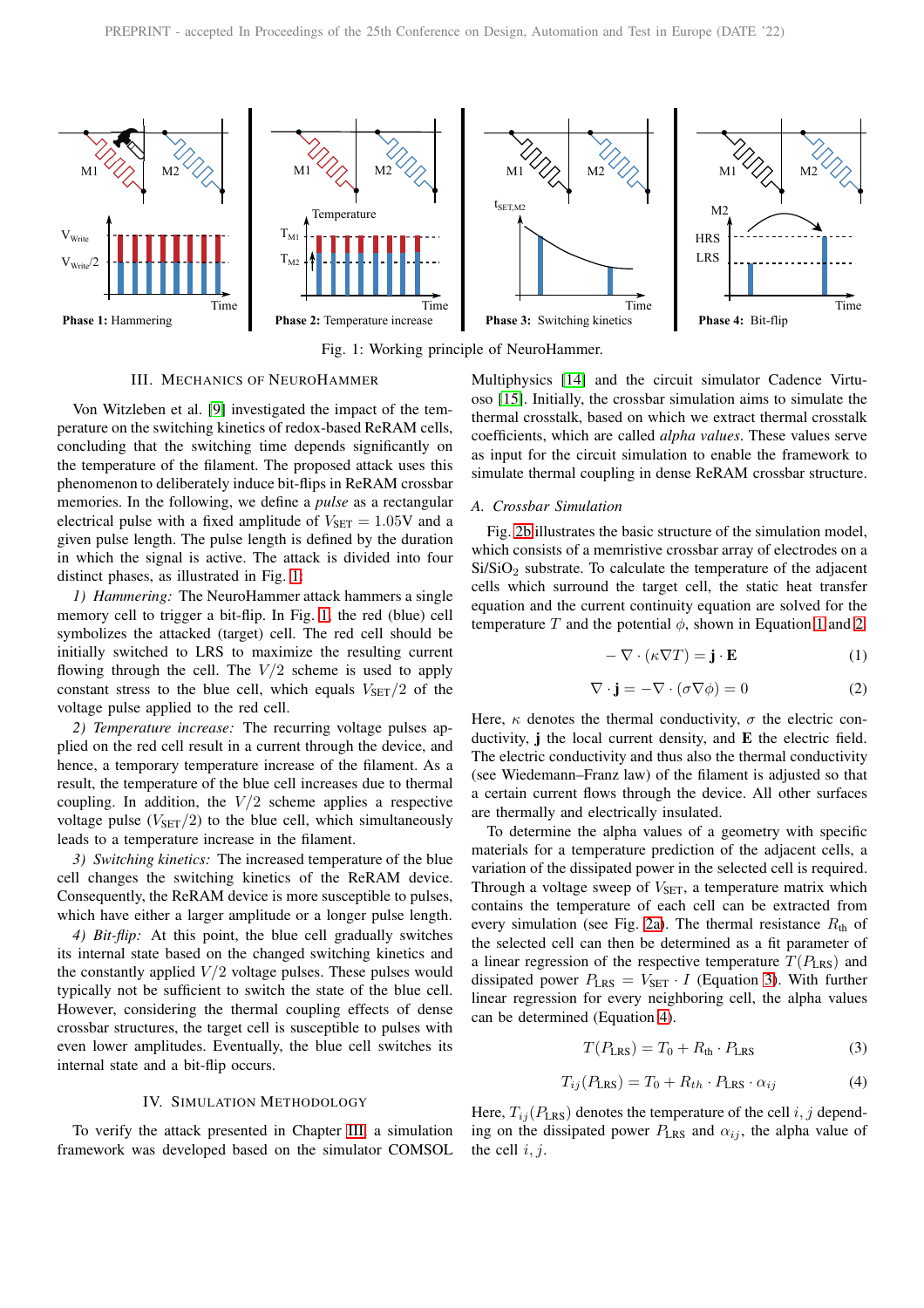<span id="page-2-1"></span>

Fig. 2: Simulation methodology: (a) the thermal coupling in a 5x5 memristive crossbar, (b) low-level simulation setup and its boundary conditions, and (c) circuit-level simulation setup and its internal components.

## *B. Circuit Simulation*

The circuit-level simulation and its internal modules are illustrated in Fig. [2c.](#page-2-2) The framework consists of three major parts: memristive crossbar, memory controller, and the crosstalk hub. The platform can be parameterized based on configuration files and the standard graphical user interface (GUI) of the Cadence Virtuoso tool. The remainder of this section describes the modules of the framework in detail.

Memory controller: In general, crossbar structures are interfaced over their rows (word lines) and columns (bit lines). The memory controller is responsible for generating and driving the respective pulse for a certain input line of the crossbar. The stimuli file stores the explicit characteristics, i.e. pulse length, duty cycle, and amplitude of each input pulse, while the init file holds the initial state of every ReRAM cell.

Crosstalk hub: The hub calculates the temperature increase of a ReRAM cell due to thermal coupling with all surrounding cells. The temperature is calculated based on the alpha values extracted from the crossbar simulation (Section [IV-A\)](#page-1-6) and the filament temperatures of the adjacent cells:

$$
T_{\text{in}}(\alpha, \mathbf{T}) = \sum_{\substack{0 < i < m \\ 0 < j < n}} \alpha_{ij} T_{ij, \text{out}},\tag{5}
$$

where  $i, j \in \mathbb{N}$  indicate the row and column of the crossbar excluding the attacked cell itself,  $m, n \in \mathbb{N}$  indicate the number of rows and columns, and  $T_{\text{in}}$  the additional temperature based on the thermal crosstalk.

Memristive crossbar: The passive 5x5 memristive crossbar array represents the central part of the simulation framework in which the instantiated memristive devices connect the bit lines to the respective word lines. The JART VCM v1b model employed in this study was developed for filamentary switching VCM cells and fitted to a nanocrossbar  $Pt/HfO_2/TiO_x/Ti$  device [\[16\]](#page-3-15)–[\[18\]](#page-3-16). The dissipated power  $P_d$  in the cell increases the local temperature  $T$  according to

$$
T = R_{\text{th,eff}} \cdot P_d + T_0,\tag{6}
$$

where  $T_0$  is the ambient temperature and  $R_{\text{th,eff}}$  is the effective thermal resistance (in K/W), describing the heat dissipation to the immediate cell surrounding and the thermal properties <span id="page-2-2"></span><span id="page-2-0"></span>of the materials. The complete equation system and the used parameters can be found in [\[17\]](#page-3-17). It should be noted that the "deterministic" model version is used here.

The original model was adjusted to enable the memristive model to exchange parameters with the simulation framework. Thus, we introduced two interface variables to communicate the temperature values to the crosstalk hub, and receive the additional temperature generated from the adjacent cells.

#### V. RESULTS

In this section, we verify the proposed NeuroHammer attack and demonstrate the flexibility of our simulation framework. Each experiment uses a simple attack pattern in which we attack the cell in the middle of the crossbar.

Pulse length: The simulation uses a crossbar with an electrode spacing of 50 nm, assuming an ambient temperature of 300 K. The controllers select the attacked cell by applying V and  $GND$ . All remaining inputs are supplied with  $V/2$ to minimize the sneak-path currents. Hence, the bit-flip can only occur in the blue cells based on the voltage drop of  $V/2$ compared to the remaining cells, which experience no voltage drop. The results show that the number of required pulses to trigger the error decreases with the pulse length (Fig. [3a\)](#page-3-18).

Electrode spacing: The second experiment concerns the electrode spacing of the crossbar memory structure. The analysis uses an ambient temperature of 300 K. The spacing of the electrode is defined by the distance between the electrodes of two adjacent cells. Fig. [3b](#page-3-19) illustrates the simulation results of the electrode spacing ranging from 10 nm to 90 nm, which indicate that the closer the cells are placed, the more vulnerable they are in terms of disturbance errors. Accordingly, we assume that disturbance errors become a serious problem for dense crossbar memory structures, the more the technology node advances.

Ambient temperature: Next, we investigated the effects of the ambient temperature on the occurrence of disturbance errors. Fig. [3c](#page-3-20) shows the results that use an electrode spacing of 50 nm. The results indicate a strong impact of the ambient temperature on the number of pulses required to trigger a bitflip.